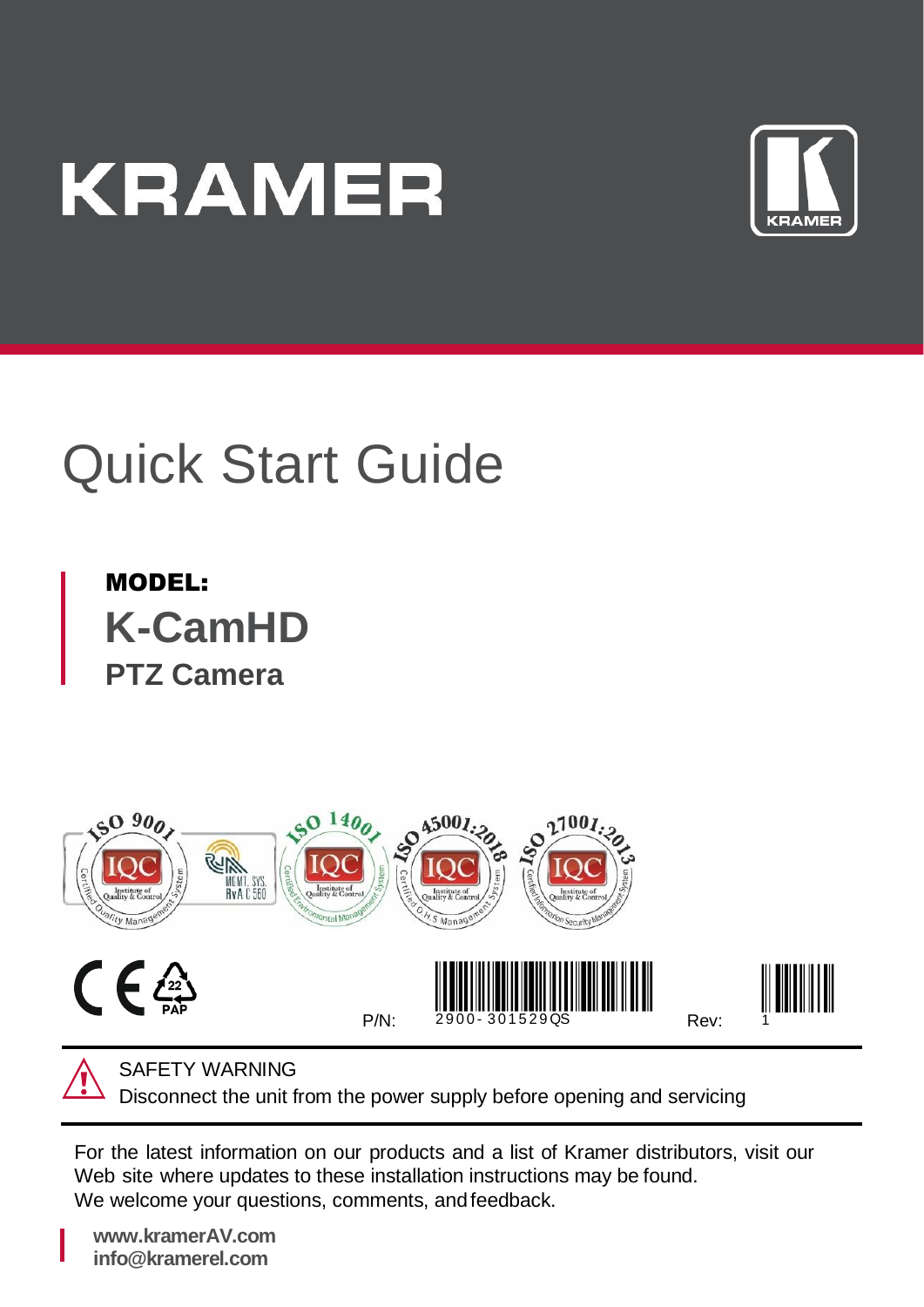## **K-CamHD PTZ Camera**

Congratulations on purchasing your Kramer **K-CamHD PTZ Camera** (Pan Tilt Zoom camera). **K-CamHD** provides great image quality, even in low-light conditions, and easy access to medium and large size conferencing. **K-CamHD** combines 1080p image quality, 12x optical zoom, intelligent color optimization technology, ultra-low CMOS image sensors as well as 2D and 3D DNR technology.

Control **K-CamHD** via the IR remote controller, or the RS-232. Go to [www.kramerav.com/downloads/K-CamHD](http://www.kramerav.com/downloads/K-CamHD) to download the latest user manual and check if firmware upgrades are available.

#### **Get to know your K-CamHD**





| ∣#             | Feature                  |            | <b>Function</b>                                                             |  |  |
|----------------|--------------------------|------------|-----------------------------------------------------------------------------|--|--|
|                | Camera                   |            | High quality Camera.                                                        |  |  |
| $\overline{2}$ | <b>Tilting Mechanism</b> |            | Can be set to any of 255 preset positions.                                  |  |  |
| 3              | <b>STANDBY LED</b>       |            | Lights green when the camera is in standby mode.                            |  |  |
| $\overline{4}$ | POWER LED                |            | Lights green when the power is on.                                          |  |  |
| . 5            | USB 3 Type B Port        |            | Connect to a PC.                                                            |  |  |
| 6              | LINE IN                  |            | Connect to a microphone.                                                    |  |  |
|                | RS-232 8-pin             | IN         | Connect to a device with an RS-232 port (for example, a system controller). |  |  |
| 8              | DIN Connectors           | <b>OUT</b> | Connect to a device with an RS-232 port (for example, a camera).            |  |  |
| 9              | 12V DC Power Connector   |            | Connect to the 12V power adapter.                                           |  |  |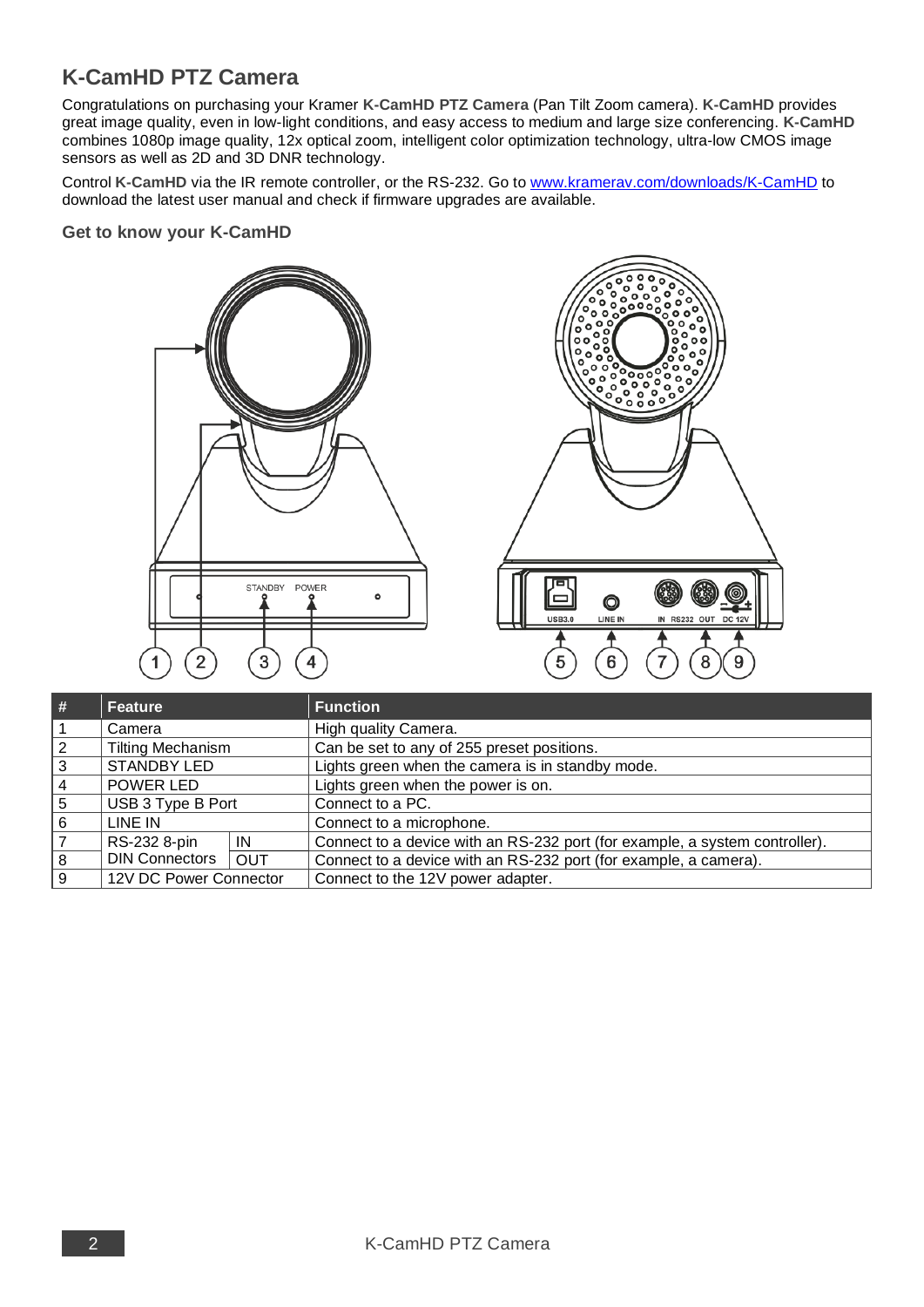### **Mounting K-CamHD**

You can mount **K-CamHD** on the wall, the ceiling or place it on a tabletop. The built-in gravity sensor automatically corrects the image orientation.

- Ensure that the environment (e.g., maximum ambient temperature, humidity & air flow) is compatible for the device.
- 
- Avoid exposing the product to direct sunlight or any other heat source.
- Keep away from children product includes small accessories and components.
- Avoid uneven mechanical loading.
- Do not insert any sharp objects into the product.
- Avoid dropping or hitting the product to avoid damaging the product.
- For maintenance, call tech support.

#### **To attach K-CamHD onto a wall:**





- 2. In the desired location, mark the hole locations, then drill 4 holes 82mm and 60mm apart (using a 6mm drill-bit) to fit the 4 holes of the wall-mounting bracket.
- 3. Insert the four expansion-plugs into the holes.



4. Attach the wall bracket to the wall, using the four wallbracket screws.

Note that you can also attach the device upside down, from under the bracket.



- 5. Attach the device to the wall bracket by fitting the mortise (on the bracket) into the tenon (on the camera).
- 6. Fix the camera by screwing (A) Nickel screw to the center and (B) then tighten with 3 black screws.

#### **Connecting K-CamHD**

Always switch OFF the power on each device before connecting it to your **K-CamHD**.

Connect the power cord to K-CamHD and plug it into the mains electricity.



#### **Caution:**

There are no operator serviceable parts inside the unit.

- **Warning:**
- Use only the power cord that is supplied with the unit.
- Disconnect the power and unplug the unit from the wall before installing.

Safety Instructions (Se[e www.kramerav.com](http://www.kramerav.com/) for updated safety information)

- Do not open the unit. High voltages can cause electrical shock! Servicing by qualified personnel only.
- To ensure continuous risk protection, replace fuses only according to the rating specified on the product label which located on the bottom of the unit.